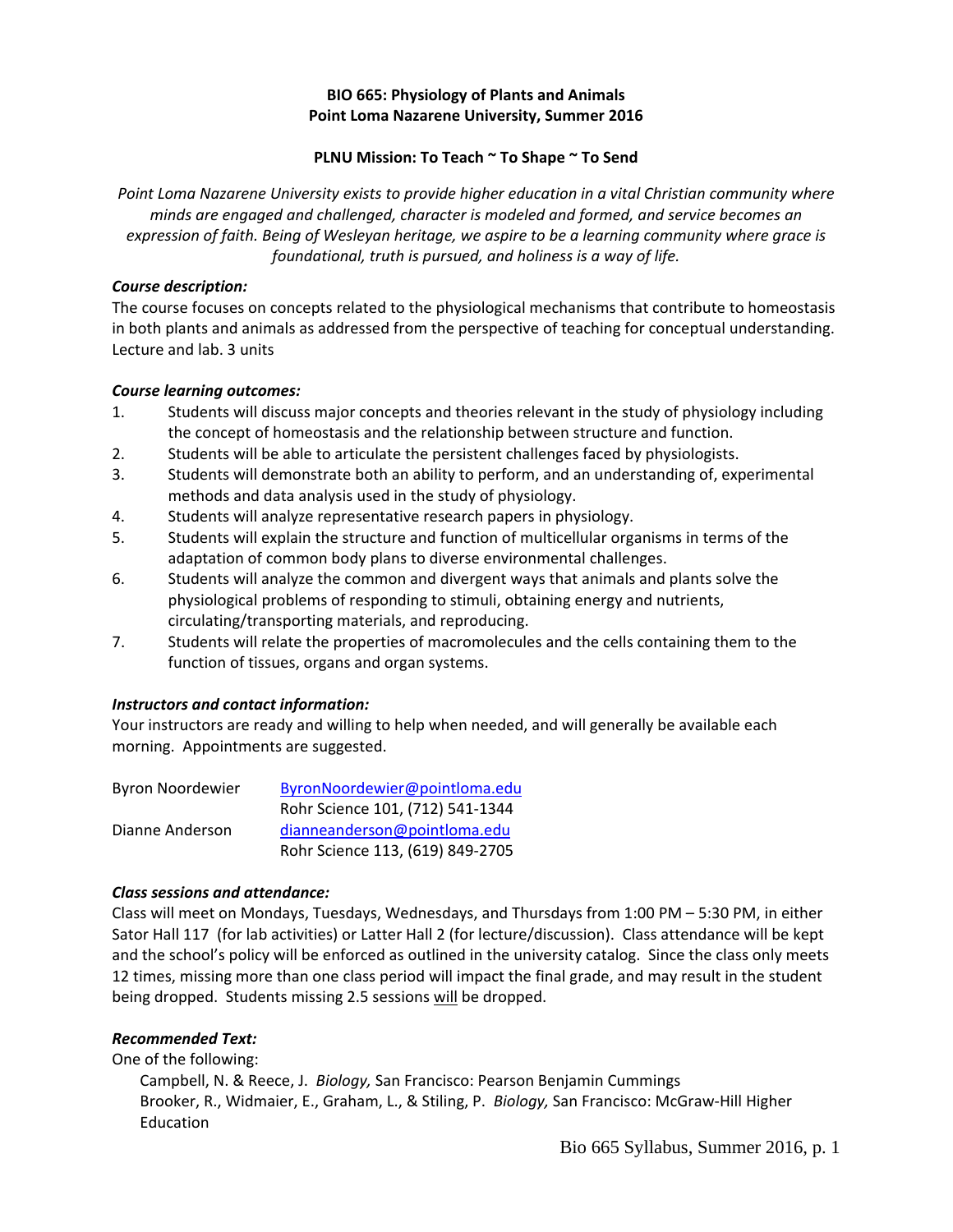Other biology majors-level textbook

All required readings will be posted on Canvas or will be available through the PLNU library databases.

| <b>Refund schedule:</b>                             |         |            |
|-----------------------------------------------------|---------|------------|
| 100% refund if dropped after 1-2 sessions           |         |            |
| 75% refund if dropped after 3-4 sessions            |         |            |
| 50% refund if dropped after 5 sessions              |         |            |
| 25% refund if dropped after 6-7 sessions            |         |            |
| 0% refund if dropped after 8-12 sessions            |         |            |
| Assessment:                                         |         |            |
| Research paper analyses (6 $\omega$ 20 points each) |         | 120 points |
| Lab reports (3 @ 50 points each (individuals)       |         | 150 points |
| Exams: 3 @ 150 points each (individuals)            |         | 450 points |
| Presentation (pairs)                                |         | 100 points |
| Smaller assignments                                 | approx. | 80 points  |
|                                                     |         | 900 points |

#### *Grading scale*

A 90% B 80% C 70% D 60% F 50%

Final course grades will be recorded with – added to the lowest 2% and + added to the highest 2% within each range. For example,  $91\% = A$ - and  $88\% = B+$ 

#### **Research paper analysis and lab reports**

Summaries of research papers focusing on the claims and evidence in each paper will be required throughout the course. These analyses serve as practice for students completing the non-thesis option in the program as article analysis is a major focus of the comprehensive exam at completion of the program.

Since the condensed nature of this course does not allow for time to complete lengthy lab reports, reports will focus on a presentation of the results (including appropriate graphs and tables), an analysis of the data, and a clear conclusion/claim with clear justification of how the data presented supports the claim. No late assignments will be accepted.

#### *Exams*

Take-home exams will be posted on Canvas each Friday by noon, and will be due (via e-mail to both professors) by midnight on Saturday. Exams are open book/open internet and will require integration of course content to demonstrate understanding. While working and studying in groups is encouraged during the week, each take-home exam must represent each person's own work. All concerns or requests for clarity regarding the test questions themselves MUST be directed to the instructors, not to other students. Late exams will be penalized 20% for being up to 24 hours late. No exams will be accepted after that time unless arrangements have been made prior to the exam date.

#### *Presentations*

Pairs of students will choose an appropriate topic for a 10-minute presentation on the last day of the class. Following the presentation, the presenters will field questions from other class members and/or professors for approximately 5 minutes. Topics must be cleared by professors. Options for the presentations: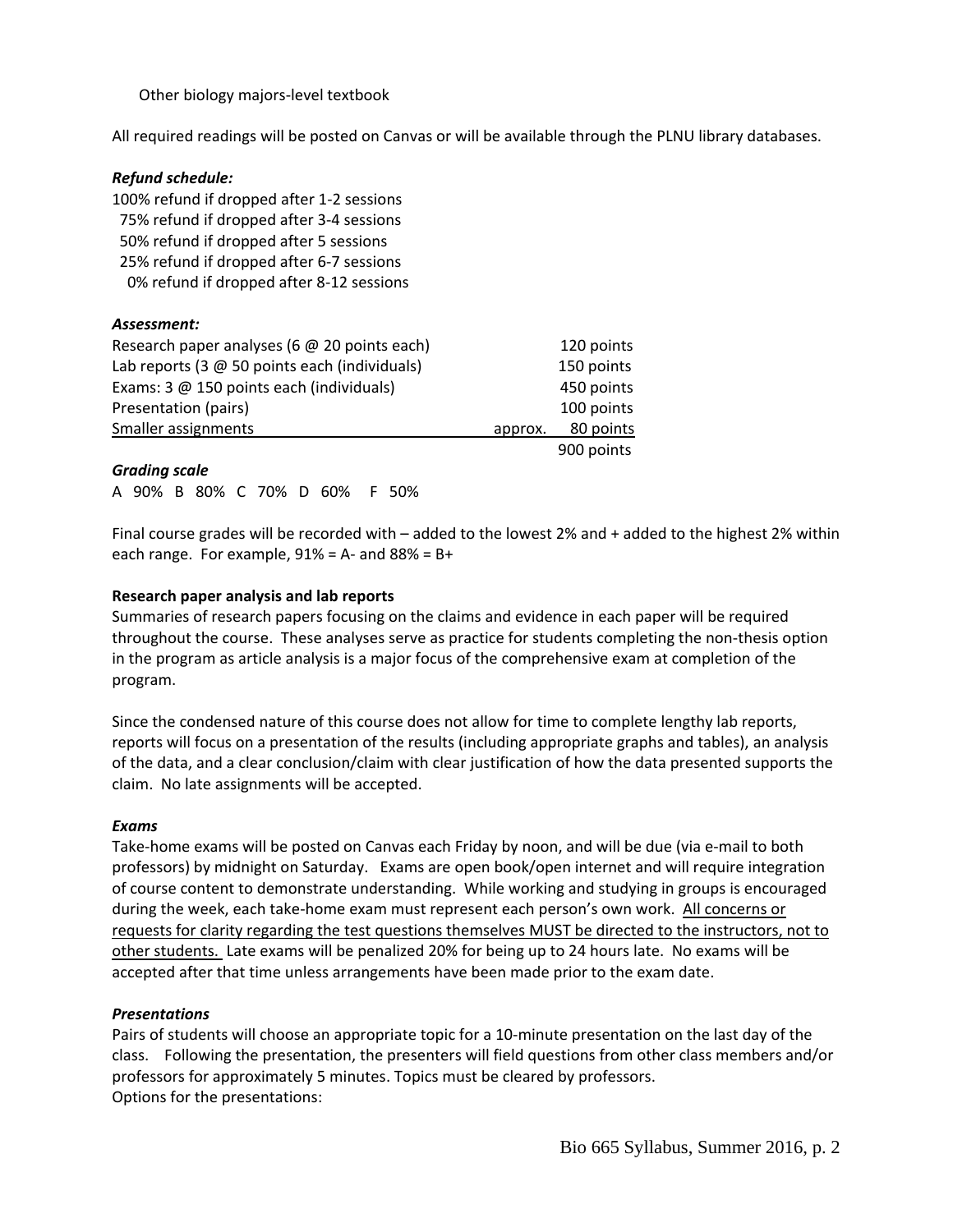- 1. Prepare a presentation on the comparison between the physiological mechanisms used by two types of plants, two types of animals, or plants and animals in response to a particular challenge.
- 2. Prepare a presentation on the molecular basis of a physiologic response to a specific hormone in plants or animals.
- 3. Propose a physiology-related presentation not on this list.

## *Spiritual Care*

PLNU strives to be a place where you grow as whole persons. To this end, we provide resources for our graduate students to encounter God and to grow in their Christian faith. Please check out the PLNU's web site link for more information about your site chaplain and other spiritual resources: <http://www.pointloma.edu/experience/faith/graduate-student-spiritual-life>

## **Graduate and Professional Studies Syllabus Notification Page**

## **PLNU COPYRIGHT POLICY**

Point Loma Nazarene University, as a non-profit educational institution, is entitled by law to use materials protected by the US Copyright Act for classroom education. Any use of those materials outside the class may violate the law.

## **PLNU ACADEMIC HONESTY POLICY**

Students should demonstrate academic honesty by doing original work and by giving appropriate credit to the ideas of others. Academic dishonesty is the act of presenting information, ideas, and/or concepts as one's own when in reality they are the results of another person's creativity and effort. A faculty member who believes a situation involving academic dishonesty has been detected may assign a failing grade for that assignment or examination, or, depending on the seriousness of the offense, for the course. Faculty should follow and students may appeal using the procedure in the university Catalog. See Academic Policies in the Graduate and Professional Studies Catalog for definitions of kinds of academic dishonesty and for further policy information.

### **PLNU ACADEMIC ACCOMMODATIONS POLICY**

If you have a diagnosed disability, please contact Jean Moncada in the Center for Student Success (CSS) within the first two weeks of class to demonstrate need and to register for accommodation by phone at (619) 563-2849 or by e-mail at [jmoncada@pointloma.edu.](mailto:jmoncada@pointloma.edu) Ask your academic advisor or program director for any additional accommodation information.

# **PLNU ATTENDANCE AND PARTICIPATION POLICY**

Regular and punctual attendance at all classes is considered essential to optimum academic achievement. If the student is absent from more than 10 percent of class meetings, the faculty member can file a written report which may result in de-enrollment. If the absences exceed 20 percent, the student may be de-enrolled without notice until the university drop date or, after that date, receive the appropriate grade for their work and participation. See Academic Policies in the Graduate and Professional Studies Catalog for additional detail.